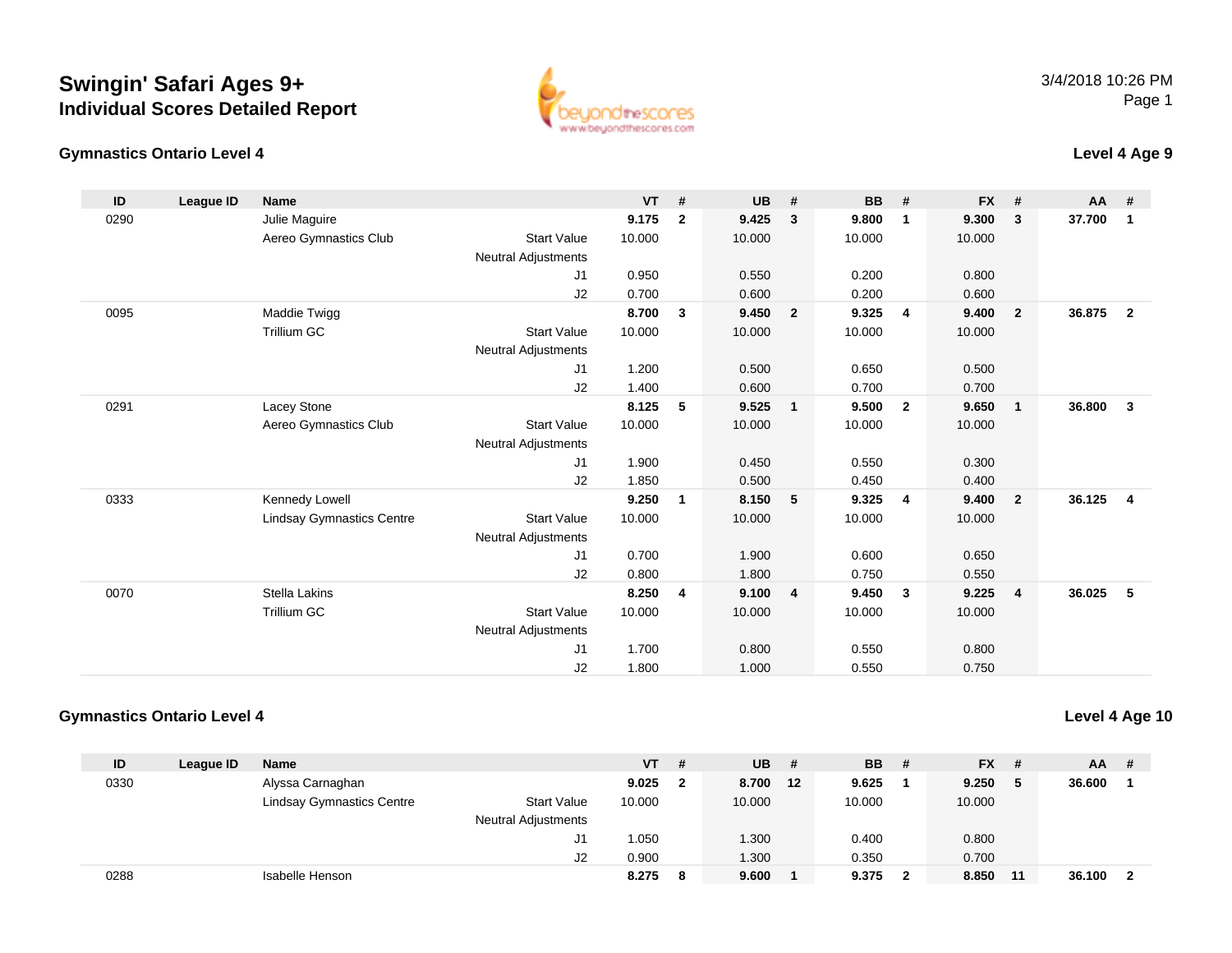

|      | Aereo Gymnastics Club            | <b>Start Value</b>         | 10.000         |                | 10.000         |                | 10.000         |                         | 10.000         |                 |        |                         |
|------|----------------------------------|----------------------------|----------------|----------------|----------------|----------------|----------------|-------------------------|----------------|-----------------|--------|-------------------------|
|      |                                  | <b>Neutral Adjustments</b> |                |                |                |                |                |                         |                |                 |        |                         |
|      |                                  | J1                         | 1.800          |                | 0.350          |                | 0.650          |                         | 1.200          |                 |        |                         |
|      |                                  | J2                         | 1.650          |                | 0.450          |                | 0.600          |                         | 1.100          |                 |        |                         |
| 0285 | Peyton Minor                     |                            | 8.550          | $\overline{4}$ | 8.800          | 9              | 9.300          | $\overline{\mathbf{3}}$ | 9.425          | $\overline{1}$  | 36.075 | $\overline{\mathbf{3}}$ |
|      | Aereo Gymnastics Club            | <b>Start Value</b>         | 10.000         |                | 10.000         |                | 10.000         |                         | 10.000         |                 |        |                         |
|      |                                  | <b>Neutral Adjustments</b> |                |                |                |                |                |                         |                |                 |        |                         |
|      |                                  | J1                         | 1.450          |                | 1.100          |                | 0.600          |                         | 0.500          |                 |        |                         |
|      |                                  | J2                         | 1.450          |                | 1.300          |                | 0.800          |                         | 0.650          |                 |        |                         |
| 0311 | Olivia Tufts                     |                            | 8.775          | 3              | 9.375          | $\overline{2}$ | 8.700          | 9                       | 9.125          | $\overline{7}$  | 35.975 | $\overline{4}$          |
|      | <b>Lindsay Gymnastics Centre</b> | <b>Start Value</b>         | 10.000         |                | 10.000         |                | 10.000         |                         | 10.000         |                 |        |                         |
|      |                                  | <b>Neutral Adjustments</b> |                |                |                |                | $-0.100$       |                         |                |                 |        |                         |
|      |                                  | J1                         | 1.350          |                | 0.700          |                | 1.200          |                         | 1.000          |                 |        |                         |
|      |                                  | J2                         | 1.100          |                | 0.550          |                | 1.200          |                         | 0.750          |                 |        |                         |
| 0179 | Clare Zhang                      |                            | 9.050          | 1              | 8.725 11       |                | 9.100          | $\overline{4}$          | 8.900          | 10              | 35.775 | $-5$                    |
|      | Richmond Hill Gymnastics Club    | <b>Start Value</b>         | 10.000         |                | 10.000         |                | 10.000         |                         | 10.000         |                 |        |                         |
|      |                                  | Neutral Adjustments        |                |                |                |                |                |                         |                |                 |        |                         |
|      |                                  | J1                         | 0.800          |                | 1.250          |                | 0.900          |                         | 1.200          |                 |        |                         |
|      |                                  | J2                         | 1.100          |                | 1.300          |                | 0.900          |                         | 1.000          |                 |        |                         |
| 0173 | Caroline Beaudoin                |                            | 8.450          | 6              | 9.250          | $\mathbf{3}$   | 8.325 12       |                         | 9.125          | $\overline{7}$  | 35.150 | 6                       |
|      | <b>Club Les Sittelles</b>        | <b>Start Value</b>         | 10.000         |                | 10.000         |                | 10.000         |                         | 10.000         |                 |        |                         |
|      |                                  | <b>Neutral Adjustments</b> |                |                |                |                |                |                         |                |                 |        |                         |
|      |                                  | J1                         | 1.450          |                | 0.800          |                | 1.700          |                         | 0.950          |                 |        |                         |
|      |                                  | J2                         | 1.650          |                | 0.700          |                | 1.650          |                         | 0.800          |                 |        |                         |
| 0180 | Alexis Sofos                     |                            | 7.375 14       |                | 9.050          | 5              | 9.375          | $\overline{\mathbf{2}}$ | 9.325          | $\overline{2}$  | 35.125 | $\overline{7}$          |
|      | Richmond Hill Gymnastics Club    | <b>Start Value</b>         | 10.000         |                | 10.000         |                | 10.000         |                         | 10.000         |                 |        |                         |
|      |                                  | Neutral Adjustments        |                |                |                |                |                |                         |                |                 |        |                         |
|      |                                  | J1<br>J2                   | 2.550<br>2.700 |                | 0.900<br>1.000 |                | 0.550<br>0.700 |                         | 0.700<br>0.650 |                 |        |                         |
| 0087 | Marley Sampson                   |                            | 8.350          | $\overline{7}$ | 8.750 10       |                | 8.500 11       |                         | 9.300          | $\mathbf{3}$    | 34.900 | 8                       |
|      | <b>Trillium GC</b>               | <b>Start Value</b>         | 10.000         |                | 10.000         |                | 10.000         |                         | 10.000         |                 |        |                         |
|      |                                  | <b>Neutral Adjustments</b> |                |                |                |                |                |                         |                |                 |        |                         |
|      |                                  | J1                         | 1.750          |                | 1.150          |                | 1.600          |                         | 0.700          |                 |        |                         |
|      |                                  | J2                         | 1.550          |                | 1.350          |                | 1.400          |                         | 0.700          |                 |        |                         |
| 0258 | Anastasia Chin                   |                            | 8.175          | 10             | 8.875          | $\overline{7}$ | 9.100          | $\overline{4}$          | 8.675          | 12              | 34.825 | 9                       |
|      | <b>Pickering Athletic Centre</b> | <b>Start Value</b>         | 10.000         |                | 10.000         |                | 10.000         |                         | 10.000         |                 |        |                         |
|      |                                  | Neutral Adjustments        |                |                |                |                | $-0.100$       |                         |                |                 |        |                         |
|      |                                  | J1                         | 2.000          |                | 1.000          |                | 0.700          |                         | 1.450          |                 |        |                         |
|      |                                  | J2                         | 1.650          |                | 1.250          |                | 0.900          |                         | 1.200          |                 |        |                         |
| 0019 | Elyse Minthorn-Hett              |                            | 7.900          | 12             | 8.850          | 8              | 8.750          | $\overline{7}$          | 9.200          | $6\phantom{1}6$ | 34.700 | 10                      |
|      |                                  |                            |                |                |                |                |                |                         |                |                 |        |                         |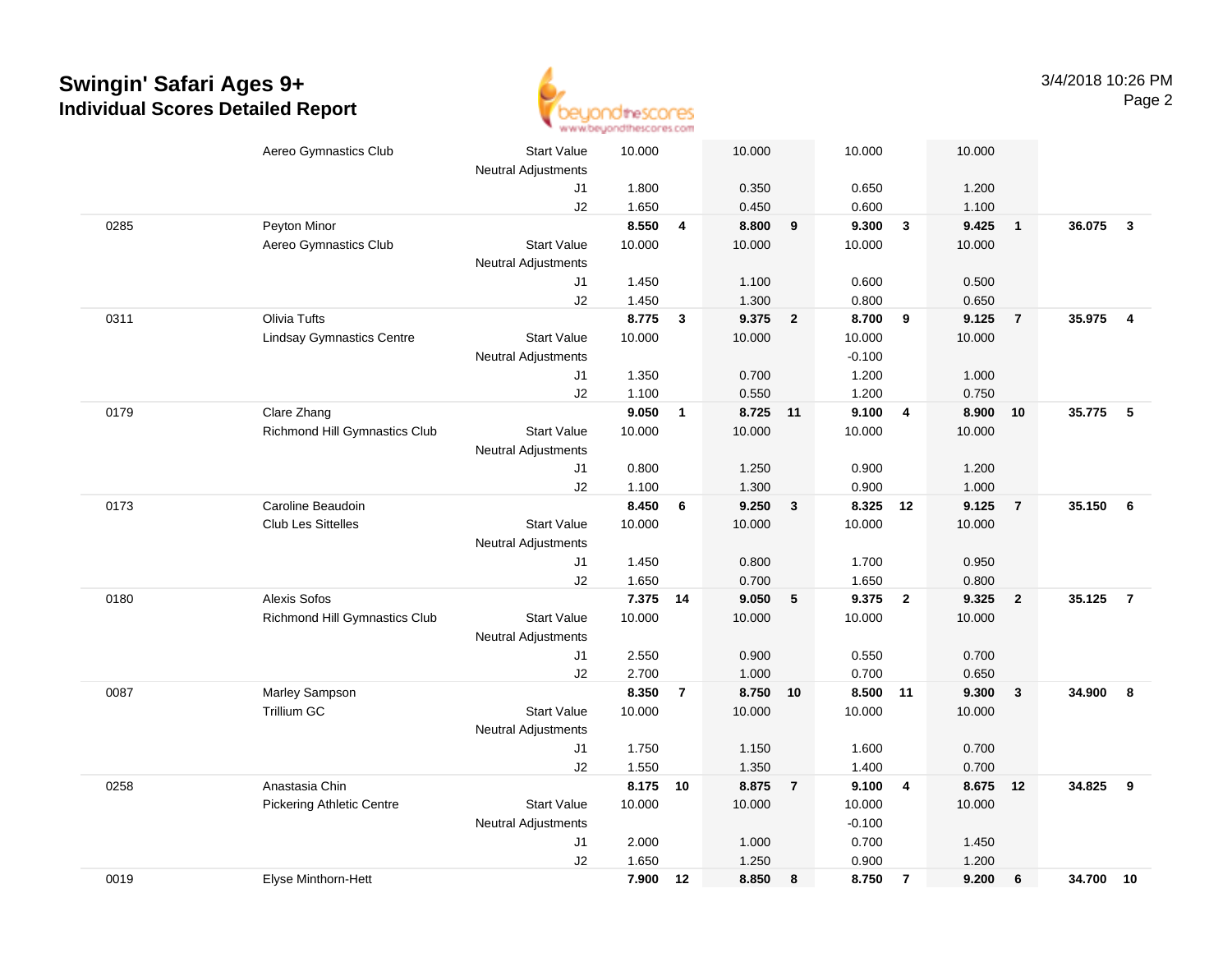

|      | Kawartha Gymnastics              | <b>Start Value</b><br><b>Neutral Adjustments</b> | 10.000       |                          | 10.000 |    | 10.000 |    | 10.000 |                         |           |    |
|------|----------------------------------|--------------------------------------------------|--------------|--------------------------|--------|----|--------|----|--------|-------------------------|-----------|----|
|      |                                  | J <sub>1</sub>                                   | 2.000        |                          | 1.200  |    | 1.250  |    | 0.700  |                         |           |    |
|      |                                  | J2                                               | 2.200        |                          | 1.100  |    | 1.250  |    | 0.900  |                         |           |    |
| 0284 | Camryn Koabel                    |                                                  | 8.000        | 11                       | 8.850  | 8  | 8.800  | 6  | 9.025  | 8                       | 34.675 11 |    |
|      | Aereo Gymnastics Club            | <b>Start Value</b>                               | 10.000       |                          | 10.000 |    | 10.000 |    | 10.000 |                         |           |    |
|      |                                  | <b>Neutral Adjustments</b>                       |              |                          |        |    |        |    |        |                         |           |    |
|      |                                  | J1                                               | 1.850        |                          | 1.200  |    | 1.300  |    | 0.950  |                         |           |    |
|      |                                  | J2                                               | 2.150        |                          | 1.100  |    | 1.100  |    | 1.000  |                         |           |    |
| 0286 | Shyanne Arbour                   |                                                  | 7.775        | 13                       | 8.900  | 6  | 8.725  | 8  | 8.925  | $\overline{\mathbf{9}}$ | 34.325    | 12 |
|      | Aereo Gymnastics Club            | <b>Start Value</b>                               | 10.000       |                          | 10.000 |    | 10.000 |    | 10.000 |                         |           |    |
|      |                                  | <b>Neutral Adjustments</b>                       |              |                          |        |    |        |    |        |                         |           |    |
|      |                                  | J <sub>1</sub>                                   | 2.400        |                          | 1.000  |    | 1.300  |    | 1.200  |                         |           |    |
|      |                                  | J <sub>2</sub>                                   | 2.050        |                          | 1.200  |    | 1.250  |    | 0.950  |                         |           |    |
| 0148 | Aurélie Brisson                  |                                                  | 8.250        | 9                        | 8.625  | 13 | 8.100  | 13 | 9.275  | $\overline{4}$          | 34.250 13 |    |
|      | <b>Club Les Sittelles</b>        | <b>Start Value</b>                               | 10.000       |                          | 10.000 |    | 10.000 |    | 10.000 |                         |           |    |
|      |                                  | <b>Neutral Adjustments</b>                       |              |                          |        |    |        |    |        |                         |           |    |
|      |                                  | J1                                               | 1.650        |                          | 1.450  |    | 2.000  |    | 0.650  |                         |           |    |
|      |                                  | J2                                               | 1.850        |                          | 1.300  |    | 1.800  |    | 0.800  |                         |           |    |
| 0287 | Shania Hintenberger              |                                                  | 8.500        | 5                        | 9.100  | 4  | 8.650  | 10 | X.XXX  | $\sim$                  | 26.250 14 |    |
|      | Aereo Gymnastics Club            | <b>Start Value</b>                               | 10.000       |                          | 10.000 |    | 10.000 |    |        |                         |           |    |
|      |                                  | <b>Neutral Adjustments</b>                       |              |                          |        |    |        |    |        |                         |           |    |
|      |                                  | J1                                               | 1.700        |                          | 0.850  |    | 1.300  |    |        |                         |           |    |
|      |                                  | J2                                               | 1.300        |                          | 0.950  |    | 1.400  |    |        |                         |           |    |
| 0331 | Ava Pankhurst                    |                                                  | <b>X.XXX</b> | $\overline{\phantom{a}}$ | 8.025  | 14 | 8.900  | 5  | 9.200  | 6                       | 26.125 15 |    |
|      | <b>Lindsay Gymnastics Centre</b> | <b>Start Value</b>                               |              |                          | 10.000 |    | 10.000 |    | 10.000 |                         |           |    |
|      |                                  | <b>Neutral Adjustments</b>                       |              |                          |        |    |        |    |        |                         |           |    |
|      |                                  | J <sub>1</sub>                                   |              |                          | 1.950  |    | 1.150  |    | 0.900  |                         |           |    |
|      |                                  | J2                                               |              |                          | 2.000  |    | 1.050  |    | 0.700  |                         |           |    |

#### **Gymnastics Ontario Level 4**

**Level 4 Age 12**

| ID   | League ID | <b>Name</b>     |                     | <b>VT</b> | # | <b>UB</b> | # | <b>BB</b> | - # | <b>FX</b> | - # | AA     | -# |
|------|-----------|-----------------|---------------------|-----------|---|-----------|---|-----------|-----|-----------|-----|--------|----|
| 0100 |           | Rilynn Williams |                     | 9.125     |   | 9.325     |   | 9.275     | 2   | 9.200     | - 2 | 36.925 |    |
|      |           | Trillium GC     | <b>Start Value</b>  | 10.000    |   | 10.000    |   | 10.000    |     | 10.000    |     |        |    |
|      |           |                 | Neutral Adjustments |           |   |           |   |           |     |           |     |        |    |
|      |           |                 | J1                  | 0.850     |   | 0.700     |   | 0.650     |     | 0.800     |     |        |    |
|      |           |                 | J2                  | 0.900     |   | 0.650     |   | 0.800     |     | 0.800     |     |        |    |
| 0402 |           | Serena McMillen |                     | 8.800     | 3 | 8.750     |   | 9.575     |     | 9.675     |     | 36.800 | -2 |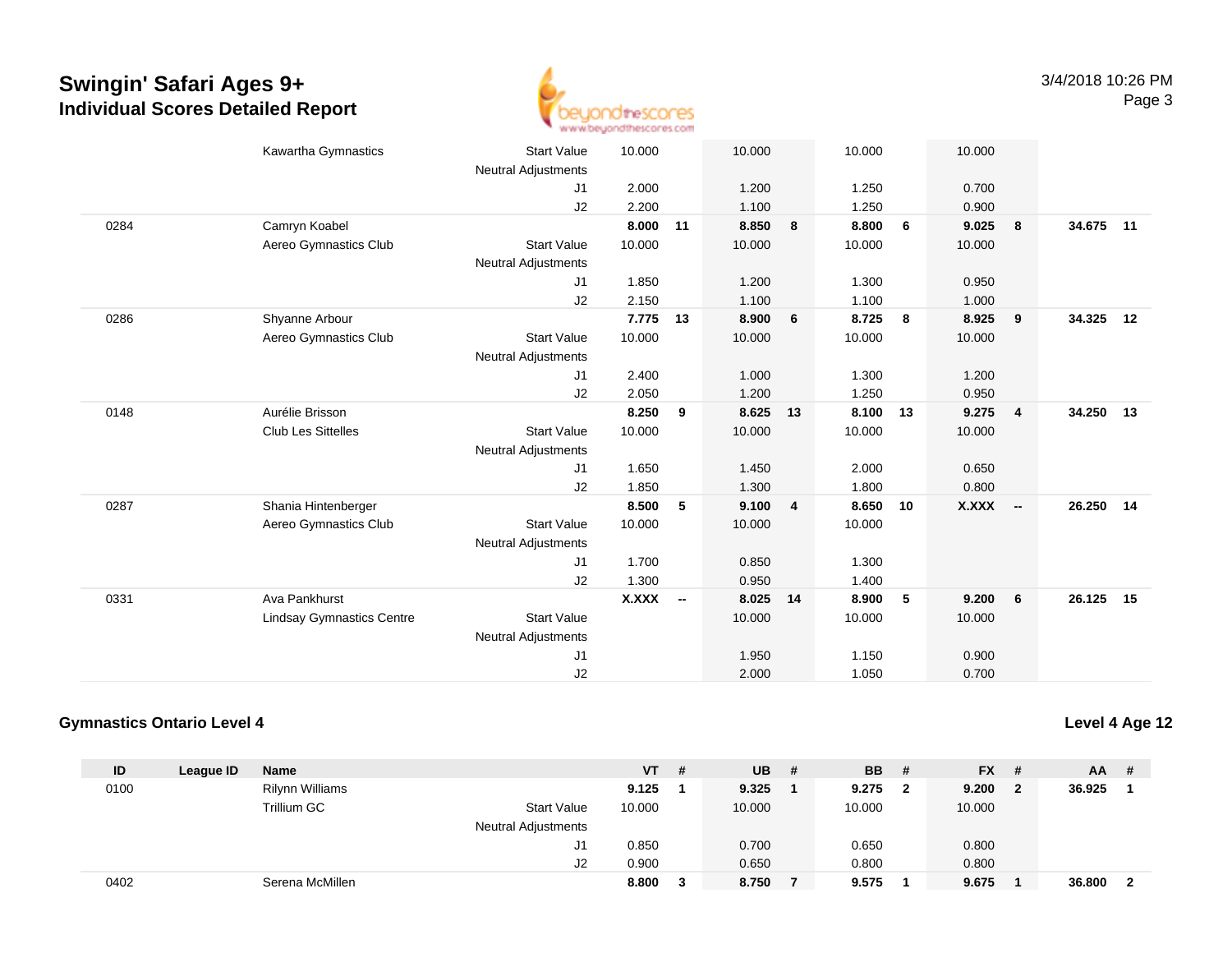

|      | <b>High Flyers Gymnastics</b>    | <b>Start Value</b>         | 10.000 |                 | 10.000   |                | 10.000 |                  | 10.000 |                |        |                |
|------|----------------------------------|----------------------------|--------|-----------------|----------|----------------|--------|------------------|--------|----------------|--------|----------------|
|      |                                  | <b>Neutral Adjustments</b> |        |                 |          |                |        |                  |        |                |        |                |
|      |                                  | J1                         | 1.200  |                 | 1.100    |                | 0.350  |                  | 0.250  |                |        |                |
|      |                                  | J2                         | 1.200  |                 | 1.400    |                | 0.500  |                  | 0.400  |                |        |                |
| 0257 | Nivya Gajeeban                   |                            | 8.775  | $\overline{4}$  | 9.250    | $\overline{2}$ | 8.525  | $\boldsymbol{8}$ | 9.075  | $\overline{4}$ | 35.625 | $\mathbf{3}$   |
|      | <b>Pickering Athletic Centre</b> | <b>Start Value</b>         | 10.000 |                 | 10.000   |                | 10.000 |                  | 10.000 |                |        |                |
|      |                                  | <b>Neutral Adjustments</b> |        |                 |          |                |        |                  |        |                |        |                |
|      |                                  | J1                         | 1.300  |                 | 0.600    |                | 1.550  |                  | 0.950  |                |        |                |
|      |                                  | J2                         | 1.150  |                 | 0.900    |                | 1.400  |                  | 0.900  |                |        |                |
| 0013 | Ava Hanley                       |                            | 8.475  | 6               | 9.200    | 3              | 8.675  | 6                | 8.975  | $\overline{7}$ | 35.325 | $\overline{4}$ |
|      | Kawartha Gymnastics              | <b>Start Value</b>         | 10.000 |                 | 10.000   |                | 10.000 |                  | 10.000 |                |        |                |
|      |                                  | <b>Neutral Adjustments</b> |        |                 |          |                |        |                  |        |                |        |                |
|      |                                  | J1                         | 1.550  |                 | 0.700    |                | 1.250  |                  | 0.950  |                |        |                |
|      |                                  | J2                         | 1.500  |                 | 0.900    |                | 1.400  |                  | 1.100  |                |        |                |
| 0064 | Marnie Evans                     |                            | 8.525  | $5\phantom{.0}$ | 9.125    | $\overline{4}$ | 8.750  | $\overline{4}$   | 8.825  | 8              | 35.225 | $-5$           |
|      | <b>Trillium GC</b>               | <b>Start Value</b>         | 10.000 |                 | 10.000   |                | 10.000 |                  | 10.000 |                |        |                |
|      |                                  | Neutral Adjustments        |        |                 |          |                |        |                  |        |                |        |                |
|      |                                  | J1                         | 1.550  |                 | 0.750    |                | 1.350  |                  | 1.300  |                |        |                |
|      |                                  | J2                         | 1.400  |                 | 1.000    |                | 1.150  |                  | 1.050  |                |        |                |
| 0401 | Gabriella Jabbour                |                            | 8.350  | $\overline{7}$  | 8.950    | $\sqrt{5}$     | 8.650  | $\overline{7}$   | 8.975  | $\overline{7}$ | 34.925 | 6              |
|      | <b>High Flyers Gymnastics</b>    | <b>Start Value</b>         | 10.000 |                 | 10.000   |                | 10.000 |                  | 10.000 |                |        |                |
|      |                                  | <b>Neutral Adjustments</b> |        |                 |          |                |        |                  |        |                |        |                |
|      |                                  | J1                         | 1.550  |                 | 1.100    |                | 1.400  |                  | 0.950  |                |        |                |
|      |                                  | J2                         | 1.750  |                 | 1.000    |                | 1.300  |                  | 1.100  |                |        |                |
| 0255 | Alix Cowal                       |                            | 8.350  | $\overline{7}$  | 8.450    | 8              | 8.700  | $\sqrt{5}$       | 9.175  | $\mathbf{3}$   | 34.675 | $\overline{7}$ |
|      | <b>Pickering Athletic Centre</b> | <b>Start Value</b>         | 10.000 |                 | 10.000   |                | 10.000 |                  | 10.000 |                |        |                |
|      |                                  | Neutral Adjustments        |        |                 |          |                |        |                  |        |                |        |                |
|      |                                  | J1                         | 1.650  |                 | 1.500    |                | 1.200  |                  | 0.750  |                |        |                |
|      |                                  | J2                         | 1.650  |                 | 1.600    |                | 1.400  |                  | 0.900  |                |        |                |
| 0321 | Jayla Arkwright                  |                            | 9.050  | $\overline{2}$  | 8.825    | 6              | 7.850  | 9                | 8.825  | 8              | 34.550 | 8              |
|      | <b>Lindsay Gymnastics Centre</b> | <b>Start Value</b>         | 10.000 |                 | 10.000   |                | 10.000 |                  | 10.000 |                |        |                |
|      |                                  | <b>Neutral Adjustments</b> |        |                 |          |                |        |                  |        |                |        |                |
|      |                                  | J1                         | 0.900  |                 | 1.150    |                | 2.200  |                  | 1.150  |                |        |                |
|      |                                  | J2                         | 1.000  |                 | 1.200    |                | 2.100  |                  | 1.200  |                |        |                |
| 0152 | Julia Jamieson                   |                            | 8.800  | $\mathbf{3}$    | 7.850 11 |                | 8.700  | $\sqrt{5}$       | 9.025  | ${\bf 5}$      | 34.375 | 9              |
|      | <b>Club Les Sittelles</b>        | <b>Start Value</b>         | 10.000 |                 | 10.000   |                | 10.000 |                  | 10.000 |                |        |                |
|      |                                  | Neutral Adjustments        |        |                 |          |                |        |                  |        |                |        |                |
|      |                                  | J1                         | 1.400  |                 | 2.100    |                | 1.200  |                  | 0.950  |                |        |                |
|      |                                  | J2                         | 1.000  |                 | 2.200    |                | 1.400  |                  | 1.000  |                |        |                |
| 0252 | Alyssa Faria                     |                            | 7.450  | 9               | 8.950    | 5              | 8.700  | 5                | 9.000  | 6              | 34.100 | 10             |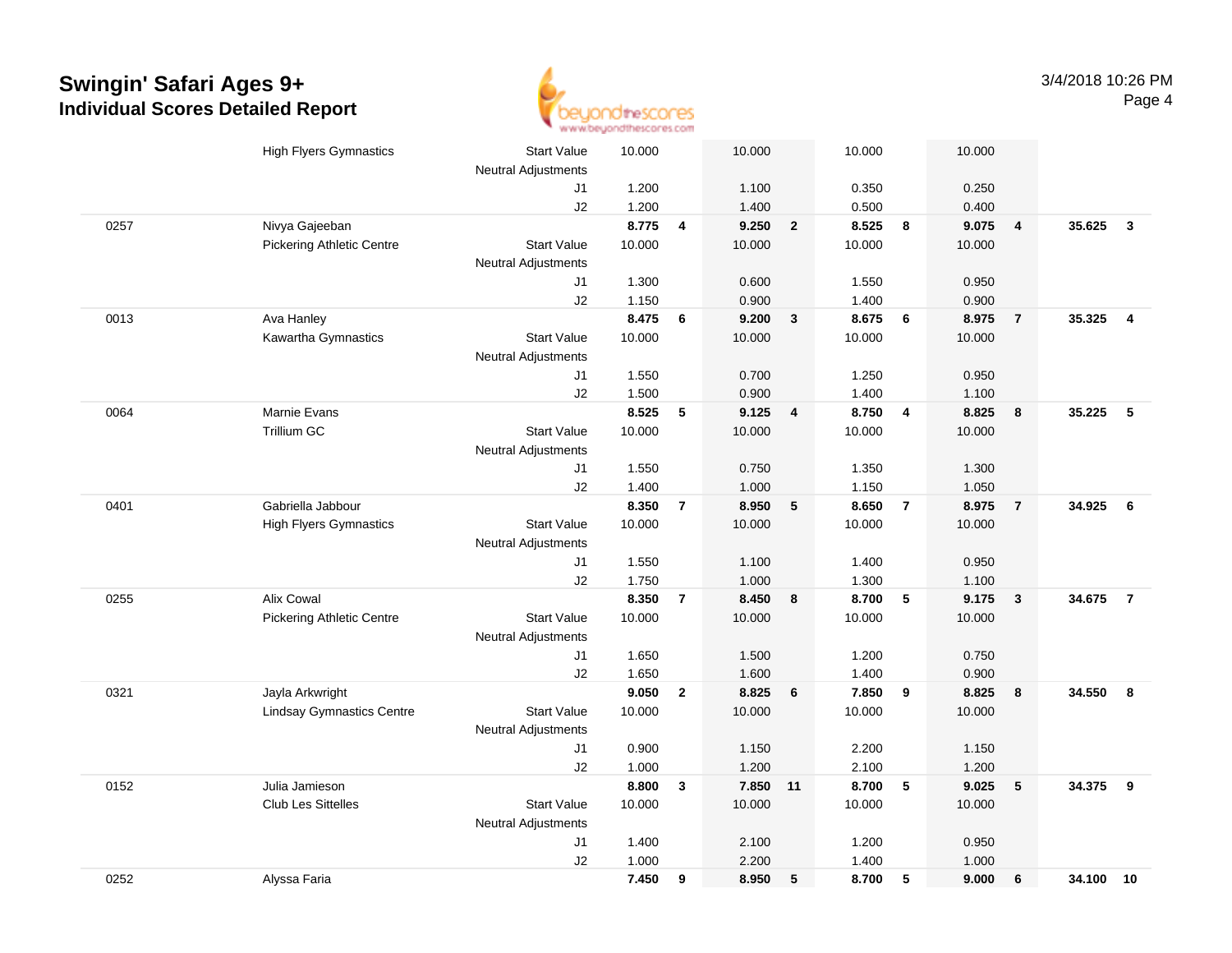

|      | <b>Pickering Athletic Centre</b>   | <b>Start Value</b><br><b>Neutral Adjustments</b> | 10.000  |     | 10.000   | 10.000 |        | 10.000  |                |           |  |
|------|------------------------------------|--------------------------------------------------|---------|-----|----------|--------|--------|---------|----------------|-----------|--|
|      |                                    | J1                                               | 2.500   |     | 1.100    | 1.250  |        | 1.000   |                |           |  |
|      |                                    | J2                                               | 2.600   |     | 1.000    | 1.350  |        | 1.000   |                |           |  |
| 0215 | Sarah Lynch                        |                                                  | 7.700   | - 8 | 8.350 9  | 9.000  | $_{3}$ | 8.975   | $\overline{7}$ | 34.025 11 |  |
|      | <b>Shenderey Gymnastics Centre</b> | <b>Start Value</b>                               | 10.000  |     | 10.000   | 10.000 |        | 10.000  |                |           |  |
|      |                                    | <b>Neutral Adjustments</b>                       |         |     |          |        |        |         |                |           |  |
|      |                                    | J1                                               | 2.100   |     | 1.700    | 1.100  |        | 1.100   |                |           |  |
|      |                                    | J2                                               | 2.500   |     | 1.600    | 0.900  |        | 0.950   |                |           |  |
| 0370 | Mikaleya Young-Prevost             |                                                  | 8.775 4 |     | 8.050 10 | 7.850  | - 9    | 8.800 9 |                | 33.475 12 |  |
|      | Quinte Bay                         | <b>Start Value</b>                               | 10.000  |     | 10.000   | 10.000 |        | 10.000  |                |           |  |
|      |                                    | <b>Neutral Adjustments</b>                       |         |     |          |        |        |         |                |           |  |
|      |                                    | J <sub>1</sub>                                   | 1.050   |     | 2.000    | 2.300  |        | 1.050   |                |           |  |
|      |                                    | J2                                               | 1.400   |     | 1.900    | 2.000  |        | 1.350   |                |           |  |

### **Gymnastics Ontario Level 4**

**Level 4 Age 13**

| ID   | League ID | Name                          |                            | $VT$ # |              | <b>UB</b> | #                       | <b>BB</b> | #                       | <b>FX</b> | #              | <b>AA</b> | #              |
|------|-----------|-------------------------------|----------------------------|--------|--------------|-----------|-------------------------|-----------|-------------------------|-----------|----------------|-----------|----------------|
| 0060 |           | Norah Crighton                |                            | 9.475  | 1            | 9.600     | $\overline{\mathbf{1}}$ | 9.375     | $\overline{2}$          | 9.450     | $\mathbf{2}$   | 37.900    | 1              |
|      |           | Trillium GC                   | <b>Start Value</b>         | 10.000 |              | 10.000    |                         | 10.000    |                         | 10.000    |                |           |                |
|      |           |                               | <b>Neutral Adjustments</b> |        |              |           |                         |           |                         |           |                |           |                |
|      |           |                               | J1                         | 0.500  |              | 0.400     |                         | 0.700     |                         | 0.550     |                |           |                |
|      |           |                               | J <sub>2</sub>             | 0.550  |              | 0.400     |                         | 0.550     |                         | 0.550     |                |           |                |
| 0076 |           | Nicole Nelson                 |                            | 9.075  | 3            | 9.075     | $\overline{\mathbf{2}}$ | 9.400     | $\blacksquare$          | 9.575     | $\mathbf{1}$   | 37.125    | $\overline{2}$ |
|      |           | Trillium GC                   | <b>Start Value</b>         | 10.000 |              | 10.000    |                         | 10.000    |                         | 10.000    |                |           |                |
|      |           |                               | <b>Neutral Adjustments</b> |        |              |           |                         |           |                         |           |                |           |                |
|      |           |                               | J1                         | 0.950  |              | 1.050     |                         | 0.500     |                         | 0.400     |                |           |                |
|      |           |                               | J2                         | 0.900  |              | 0.800     |                         | 0.700     |                         | 0.450     |                |           |                |
| 0090 |           | Emilia Strotmann Scanlon      |                            | 9.200  | $\mathbf{2}$ | 8.800     | $\overline{\mathbf{4}}$ | 9.025     | $\overline{\mathbf{4}}$ | 9.450     | $\overline{2}$ | 36.475    | 3              |
|      |           | Trillium GC                   | <b>Start Value</b>         | 10.000 |              | 10.000    |                         | 10.000    |                         | 10.000    |                |           |                |
|      |           |                               | Neutral Adjustments        |        |              |           |                         |           |                         |           |                |           |                |
|      |           |                               | J1                         | 0.800  |              | 1.350     |                         | 0.900     |                         | 0.450     |                |           |                |
|      |           |                               | J <sub>2</sub>             | 0.800  |              | 1.050     |                         | 1.050     |                         | 0.650     |                |           |                |
| 0400 |           | Isabella Gismondi             |                            | 8.750  | 4            | 9.025     | $\mathbf{3}$            | 9.075     | $\mathbf{3}$            | 9.375     | $\mathbf{3}$   | 36.225    | 4              |
|      |           | <b>High Flyers Gymnastics</b> | <b>Start Value</b>         | 10.000 |              | 10.000    |                         | 10.000    |                         | 10.000    |                |           |                |
|      |           |                               | <b>Neutral Adjustments</b> |        |              |           |                         | $-0.100$  |                         |           |                |           |                |
|      |           |                               | J1                         | 1.300  |              | 1.150     |                         | 0.850     |                         | 0.650     |                |           |                |
|      |           |                               | J <sub>2</sub>             | 1.200  |              | 0.800     |                         | 0.800     |                         | 0.600     |                |           |                |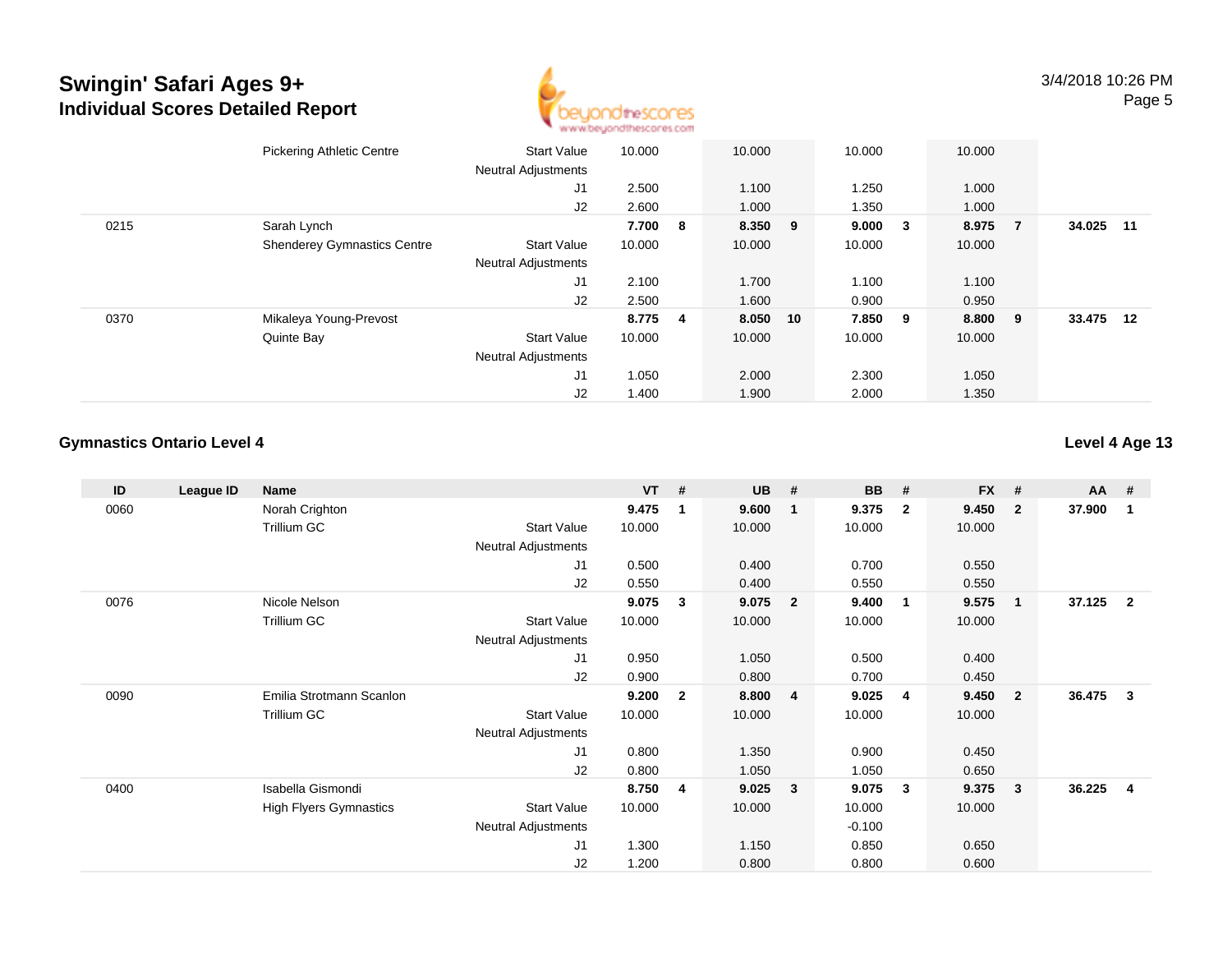

### **Gymnastics Ontario Level 4**

| ID   | <b>League ID</b> | <b>Name</b>                      |                            | <b>VT</b>      | #              | <b>UB</b>      | #                       | <b>BB</b>      | #              | <b>FX</b> | #                       | AA     | #              |
|------|------------------|----------------------------------|----------------------------|----------------|----------------|----------------|-------------------------|----------------|----------------|-----------|-------------------------|--------|----------------|
| 0322 |                  | Daliagh Whitmarsh                |                            | 8.850          | $\overline{2}$ | 9.475          | $\overline{3}$          | 9.350          | $\overline{1}$ | 9.075     | $\overline{\mathbf{4}}$ | 36.750 | $\mathbf{1}$   |
|      |                  | <b>Lindsay Gymnastics Centre</b> | <b>Start Value</b>         | 10.000         |                | 10.000         |                         | 10.000         |                | 10.000    |                         |        |                |
|      |                  |                                  | <b>Neutral Adjustments</b> |                |                |                |                         |                |                |           |                         |        |                |
|      |                  |                                  | J <sub>1</sub>             | 1.300          |                | 0.450          |                         | 0.650          |                | 0.850     |                         |        |                |
|      |                  |                                  | J2                         | 1.000          |                | 0.600          |                         | 0.650          |                | 1.000     |                         |        |                |
| 0403 |                  | Isabella Savaglio                |                            | 9.150          | $\mathbf{1}$   | 8.750          | $-5$                    | 8.400          | - 6            | 9.150     | $\overline{2}$          | 35.450 | $\overline{2}$ |
|      |                  | <b>High Flyers Gymnastics</b>    | <b>Start Value</b>         | 10.000         |                | 10.000         |                         | 10.000         |                | 10.000    |                         |        |                |
|      |                  |                                  | <b>Neutral Adjustments</b> |                |                |                |                         | $-0.100$       |                |           |                         |        |                |
|      |                  |                                  | J1                         | 0.800          |                | 1.300          |                         | 1.500          |                | 0.700     |                         |        |                |
|      |                  |                                  | J2                         | 0.900          |                | 1.200          |                         | 1.500          |                | 1.000     |                         |        |                |
| 0098 |                  | <b>Jessica Watters</b>           |                            | 8.500          | 5              | 9.250          | $\overline{4}$          | 8.375          | $\overline{7}$ | 9.200     | $\overline{1}$          | 35.325 | $\mathbf{3}$   |
|      |                  | Trillium GC                      | <b>Start Value</b>         | 10.000         |                | 10.000         |                         | 10.000         |                | 10.000    |                         |        |                |
|      |                  |                                  | <b>Neutral Adjustments</b> |                |                |                |                         |                |                |           |                         |        |                |
|      |                  |                                  | J1                         | 1.350          |                | 0.800          |                         | 1.650          |                | 0.900     |                         |        |                |
|      |                  |                                  | J2                         | 1.650          |                | 0.700          |                         | 1.600          |                | 0.700     |                         |        |                |
| 0097 |                  | Carly VanWylick                  |                            | 8.775          | $\mathbf{3}$   | 9.675          | $\overline{\mathbf{2}}$ | 8.600          | $\overline{4}$ | 8.250     | $\overline{7}$          | 35.300 | $\overline{4}$ |
|      |                  | <b>Trillium GC</b>               | <b>Start Value</b>         | 10.000         |                | 10.000         |                         | 10.000         |                | 10.000    |                         |        |                |
|      |                  |                                  | <b>Neutral Adjustments</b> |                |                |                |                         |                |                |           |                         |        |                |
|      |                  |                                  | J <sub>1</sub>             | 1.100          |                | 0.300          |                         | 1.400          |                | 1.800     |                         |        |                |
|      |                  |                                  | J2                         | 1.350          |                | 0.350          |                         | 1.400          |                | 1.700     |                         |        |                |
| 0101 |                  | <b>Teagan Williams</b>           |                            | 8.500          | 5              | 9.750          | $\overline{1}$          | 8.775          | $\mathbf{3}$   | 8.050     | 9                       | 35.075 | 5              |
|      |                  | <b>Trillium GC</b>               | <b>Start Value</b>         | 10.000         |                | 10.000         |                         | 10.000         |                | 10.000    |                         |        |                |
|      |                  |                                  | <b>Neutral Adjustments</b> |                |                |                |                         |                |                |           |                         |        |                |
|      |                  |                                  | J1                         | 1.450          |                | 0.250          |                         | 1.150          |                | 2.000     |                         |        |                |
| 0375 |                  | Cassandra Aho                    | J2                         | 1.550<br>8.400 | 6              | 0.250<br>8.500 | 8                       | 1.300<br>8.975 | $\overline{2}$ | 1.900     |                         | 34.975 | - 6            |
|      |                  |                                  | <b>Start Value</b>         |                |                |                |                         | 10.000         |                | 9.100     | $\mathbf{3}$            |        |                |
|      |                  | Quinte Bay                       | <b>Neutral Adjustments</b> | 10.000         |                | 10.000         |                         |                |                | 10.000    |                         |        |                |
|      |                  |                                  | J1                         | 1.700          |                | 1.500          |                         | 1.100          |                | 1.000     |                         |        |                |
|      |                  |                                  |                            | 1.500          |                | 1.500          |                         | 0.950          |                | 0.800     |                         |        |                |
| 0131 |                  | Maika Gaudreau                   | J2                         | 8.025          | 8              | 8.625          | 6                       | 8.500          | 5              | 8.925     | 5                       | 34.075 | $\overline{7}$ |
|      |                  | <b>Club Les Sittelles</b>        | <b>Start Value</b>         | 10.000         |                | 10.000         |                         | 10.000         |                | 10.000    |                         |        |                |
|      |                  |                                  | <b>Neutral Adjustments</b> |                |                |                |                         |                |                |           |                         |        |                |
|      |                  |                                  | J <sub>1</sub>             | 1.900          |                | 1.500          |                         | 1.400          |                | 1.200     |                         |        |                |
|      |                  |                                  | J2                         | 2.050          |                | 1.250          |                         | 1.600          |                | 0.950     |                         |        |                |
|      |                  |                                  |                            |                |                |                |                         |                |                |           |                         |        |                |

**Level 4 Age 15+**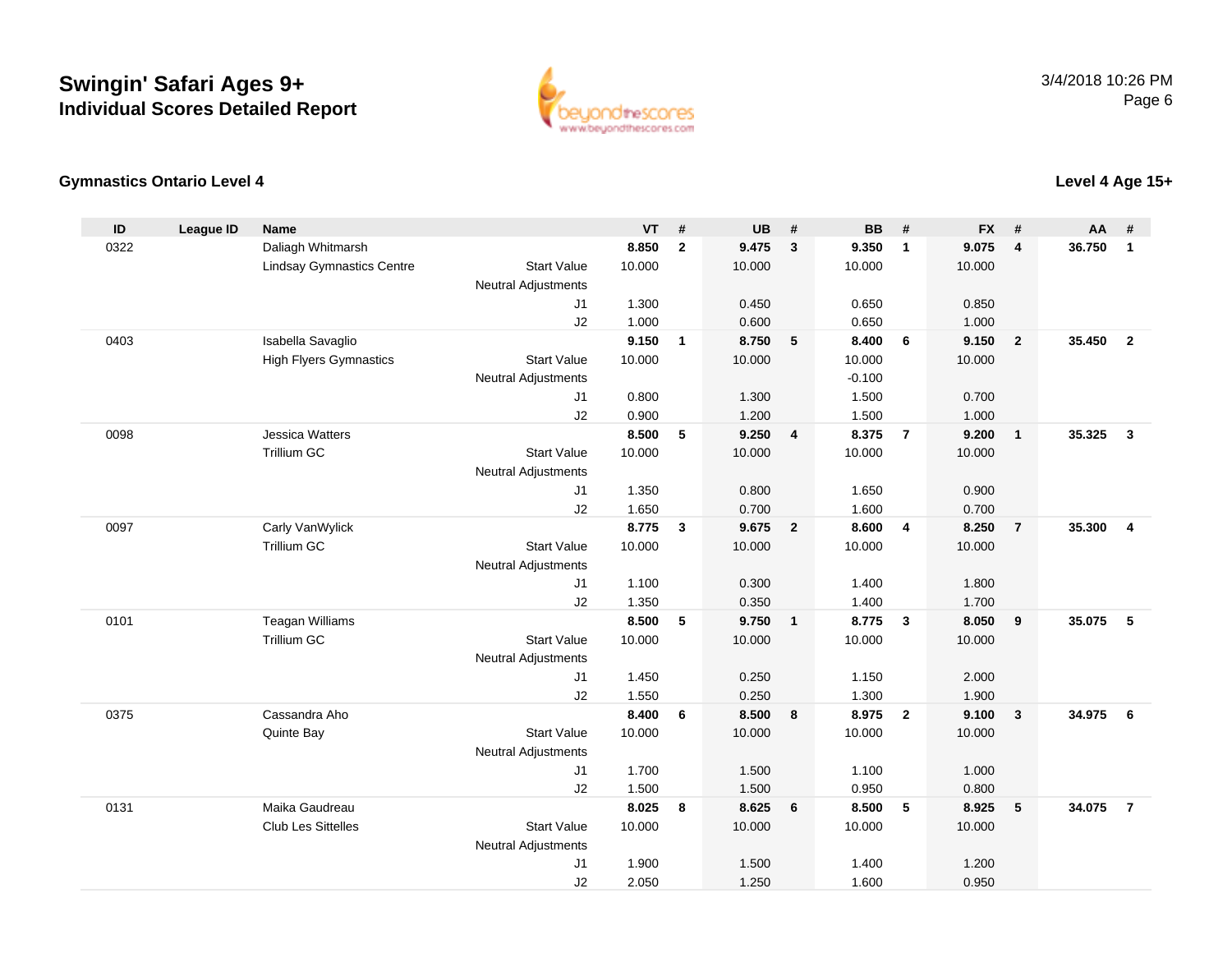

| 0143 | Jasmine Marion Ouellette         |                            | 8.150   | 7 | 8.750        | 5                        | 7.800   | - 8            | 8.800  | - 6 | 33.500 | 8  |
|------|----------------------------------|----------------------------|---------|---|--------------|--------------------------|---------|----------------|--------|-----|--------|----|
|      | <b>Club Les Sittelles</b>        | <b>Start Value</b>         | 10.000  |   | 10.000       |                          | 10.000  |                | 10.000 |     |        |    |
|      |                                  | <b>Neutral Adjustments</b> |         |   |              |                          |         |                |        |     |        |    |
|      |                                  | J1                         | 1.900   |   | 1.300        |                          | 2.200   |                | 1.300  |     |        |    |
|      |                                  | J2                         | 1.800   |   | 1.200        |                          | 2.200   |                | 1.100  |     |        |    |
| 0327 | Alexandra Langford               |                            | 7.900 9 |   | 8.550        | $\overline{7}$           | 7.350 9 |                | 7.000  | 10  | 30.800 | 9  |
|      | <b>Lindsay Gymnastics Centre</b> | <b>Start Value</b>         | 10.000  |   | 10.000       |                          | 10.000  |                | 10.000 |     |        |    |
|      |                                  | <b>Neutral Adjustments</b> |         |   |              |                          |         |                |        |     |        |    |
|      |                                  | J1                         | 2.100   |   | 1.500        |                          | 2.750   |                | 3.000  |     |        |    |
|      |                                  | J2                         | 2.100   |   | 1.400        |                          | 2.550   |                | 3.000  |     |        |    |
| 0319 | Rebecca DeVuono                  |                            | 8.725 4 |   | <b>X.XXX</b> | $\overline{\phantom{a}}$ | 8.375   | $\overline{7}$ | 8.125  | - 8 | 25.225 | 10 |
|      | <b>Lindsay Gymnastics Centre</b> | <b>Start Value</b>         | 10.000  |   |              |                          | 10.000  |                | 10.000 |     |        |    |
|      |                                  | <b>Neutral Adjustments</b> |         |   |              |                          |         |                |        |     |        |    |
|      |                                  | J1                         | 1.400   |   |              |                          | 1.650   |                | 1.800  |     |        |    |
|      |                                  | J <sub>2</sub>             | 1.150   |   |              |                          | 1.600   |                | 1.950  |     |        |    |

### **Gymnastics Ontario Level 4**

**Level 4 Age 11 A**

| ID   | League ID | <b>Name</b>                      |                            | $VT$ # |                | <b>UB</b> | #              | <b>BB</b> | #                       | <b>FX</b> | #                       | AA     | #                       |
|------|-----------|----------------------------------|----------------------------|--------|----------------|-----------|----------------|-----------|-------------------------|-----------|-------------------------|--------|-------------------------|
| 0282 |           | Ashley Clare                     |                            | 9.200  | 1              | 9.025     | 4              | 9.575     | $\mathbf 1$             | 9.475     | $\overline{2}$          | 37.275 | $\mathbf{1}$            |
|      |           | Aereo Gymnastics Club            | <b>Start Value</b>         | 10.000 |                | 10.000    |                | 10.000    |                         | 10.000    |                         |        |                         |
|      |           |                                  | <b>Neutral Adjustments</b> |        |                |           |                |           |                         |           |                         |        |                         |
|      |           |                                  | J <sub>1</sub>             | 0.900  |                | 0.950     |                | 0.450     |                         | 0.500     |                         |        |                         |
|      |           |                                  | J2                         | 0.700  |                | 1.000     |                | 0.400     |                         | 0.550     |                         |        |                         |
| 0178 |           | Sara Gallinger                   |                            | 8.750  | 3              | 9.150     | 3              | 9.475     | $\overline{\mathbf{2}}$ | 9.550     | $\overline{\mathbf{1}}$ | 36.925 | $\overline{\mathbf{2}}$ |
|      |           | Richmond Hill Gymnastics Club    | <b>Start Value</b>         | 10.000 |                | 10.000    |                | 10.000    |                         | 10.000    |                         |        |                         |
|      |           |                                  | <b>Neutral Adjustments</b> |        |                |           |                |           |                         |           |                         |        |                         |
|      |           |                                  | J <sub>1</sub>             | 1.200  |                | 0.800     |                | 0.650     |                         | 0.450     |                         |        |                         |
|      |           |                                  | J2                         | 1.300  |                | 0.900     |                | 0.400     |                         | 0.450     |                         |        |                         |
| 0309 |           | Emma Cafik                       |                            | 8.800  | $\mathbf{2}$   | 9.200     | $\overline{2}$ | 9.100     | 5                       | 9.275     | $\overline{\mathbf{4}}$ | 36.375 | -3                      |
|      |           | <b>Lindsay Gymnastics Centre</b> | <b>Start Value</b>         | 10.000 |                | 10.000    |                | 10.000    |                         | 10.000    |                         |        |                         |
|      |           |                                  | <b>Neutral Adjustments</b> |        |                |           |                |           |                         |           |                         |        |                         |
|      |           |                                  | J1                         | 1.200  |                | 0.900     |                | 0.750     |                         | 0.700     |                         |        |                         |
|      |           |                                  | J2                         | 1.200  |                | 0.700     |                | 1.050     |                         | 0.750     |                         |        |                         |
| 0283 |           | Makayla Marchand                 |                            | 8.325  | $\overline{4}$ | 9.225     | $\mathbf 1$    | 9.300     | 4                       | 9.100     | - 6                     | 35.950 | -4                      |
|      |           | Aereo Gymnastics Club            | <b>Start Value</b>         | 10.000 |                | 10.000    |                | 10.000    |                         | 10.000    |                         |        |                         |
|      |           |                                  | Neutral Adjustments        |        |                |           |                |           |                         |           |                         |        |                         |
|      |           |                                  | J1                         | 1.650  |                | 0.850     |                | 0.850     |                         | 0.900     |                         |        |                         |
|      |           |                                  | J2                         | 1.700  |                | 0.700     |                | 0.550     |                         | 0.900     |                         |        |                         |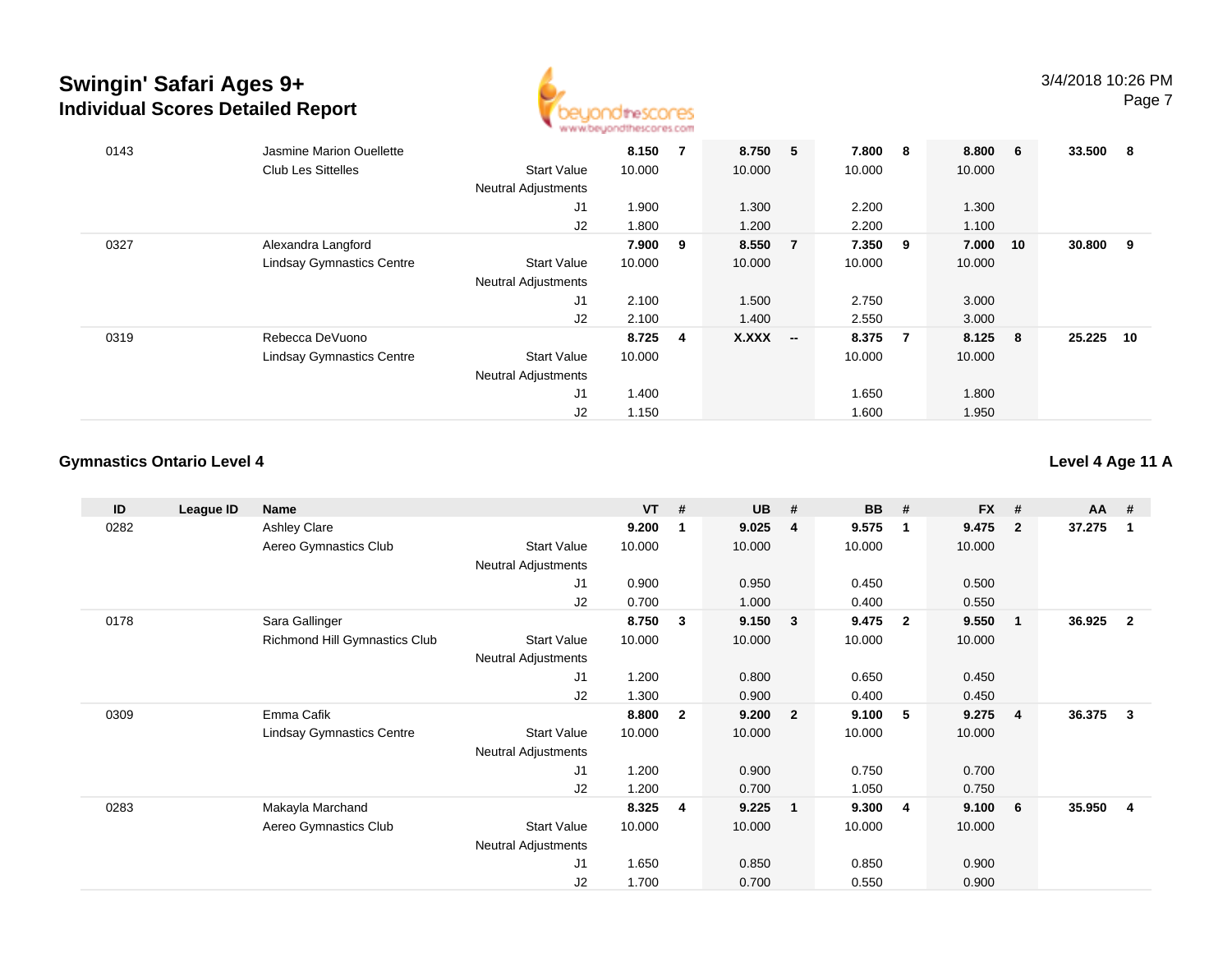

| 0014 | <b>Claire Stuart-Lewis</b>       |                     | 7.600  | 9 | 8.950  | 6              | 9.450  | $\overline{\mathbf{3}}$ | 9.225  | 5                       | 35.225 | -5             |
|------|----------------------------------|---------------------|--------|---|--------|----------------|--------|-------------------------|--------|-------------------------|--------|----------------|
|      | Kawartha Gymnastics              | <b>Start Value</b>  | 10.000 |   | 10.000 |                | 10.000 |                         | 10.000 |                         |        |                |
|      |                                  | Neutral Adjustments |        |   |        |                |        |                         |        |                         |        |                |
|      |                                  | J1                  | 2.300  |   | 1.200  |                | 0.600  |                         | 0.700  |                         |        |                |
|      |                                  | J2                  | 2.500  |   | 0.900  |                | 0.500  |                         | 0.850  |                         |        |                |
| 0256 | Sasha Francis                    |                     | 8.125  | 6 | 8.900  | $\overline{7}$ | 8.550  | 8                       | 9.425  | $\overline{\mathbf{3}}$ | 35.000 | 6              |
|      | <b>Pickering Athletic Centre</b> | <b>Start Value</b>  | 10.000 |   | 10.000 |                | 10.000 |                         | 10.000 |                         |        |                |
|      |                                  | Neutral Adjustments |        |   |        |                |        |                         |        |                         |        |                |
|      |                                  | J1                  | 1.750  |   | 1.100  |                | 1.400  |                         | 0.600  |                         |        |                |
|      |                                  | J2                  | 2.000  |   | 1.100  |                | 1.500  |                         | 0.550  |                         |        |                |
| 0147 | Melina Flemming                  |                     | 8.200  | 5 | 8.975  | 5              | 8.775  | 6                       | 8.525  | - 9                     | 34.475 | $\overline{7}$ |
|      | <b>Club Les Sittelles</b>        | <b>Start Value</b>  | 10.000 |   | 10.000 |                | 10.000 |                         | 10.000 |                         |        |                |
|      |                                  | Neutral Adjustments |        |   |        |                |        |                         |        |                         |        |                |
|      |                                  | J1                  | 2.000  |   | 1.050  |                | 1.200  |                         | 1.400  |                         |        |                |
|      |                                  | J2                  | 1.600  |   | 1.000  |                | 1.250  |                         | 1.550  |                         |        |                |
| 0369 | Alison Wright                    |                     | 7.750  | 8 | 8.550  | 8              | 8.775  | - 6                     | 8.650  | - 8                     | 33.725 | 8              |
|      | Quinte Bay                       | <b>Start Value</b>  | 10.000 |   | 10.000 |                | 10.000 |                         | 10.000 |                         |        |                |
|      |                                  | Neutral Adjustments |        |   |        |                |        |                         |        |                         |        |                |
|      |                                  | J1                  | 2.300  |   | 1.700  |                | 1.100  |                         | 1.300  |                         |        |                |
|      |                                  | J2                  | 2.200  |   | 1.200  |                | 1.350  |                         | 1.400  |                         |        |                |
| 0389 | <b>Hudson Mulvihill</b>          |                     | 7.850  | 7 | 7.625  | 9              | 8.700  | $\overline{7}$          | 9.050  | $\overline{7}$          | 33.225 | 9              |
|      | Quinte Bay                       | <b>Start Value</b>  | 10.000 |   | 10.000 |                | 10.000 |                         | 10.000 |                         |        |                |
|      |                                  | Neutral Adjustments |        |   |        |                |        |                         |        |                         |        |                |
|      |                                  | J1                  | 2.200  |   | 2.650  |                | 1.150  |                         | 0.900  |                         |        |                |
|      |                                  | J2                  | 2.100  |   | 2.100  |                | 1.450  |                         | 1.000  |                         |        |                |

### **Gymnastics Ontario Level 4**

|  |  | Level 4 Age 11 B |
|--|--|------------------|
|  |  |                  |

| ID   | League ID | <b>Name</b>                        |                            | $VT$ # |    | <b>UB</b> | #                        | <b>BB</b> | #            | $FX$ # |   | $AA$ # |                         |
|------|-----------|------------------------------------|----------------------------|--------|----|-----------|--------------------------|-----------|--------------|--------|---|--------|-------------------------|
| 0292 |           | Ava Stachura                       |                            | 9.150  |    | 9.425     |                          | 8.775     |              | 9.375  |   | 36.725 |                         |
|      |           | Aereo Gymnastics Club              | <b>Start Value</b>         | 10.000 |    | 10.000    |                          | 10.000    |              | 10.000 |   |        |                         |
|      |           |                                    | <b>Neutral Adjustments</b> |        |    |           |                          |           |              |        |   |        |                         |
|      |           |                                    | J1                         | 0.850  |    | 0.650     |                          | 1.300     |              | 0.600  |   |        |                         |
|      |           |                                    | J2                         | 0.850  |    | 0.500     |                          | 1.150     |              | 0.650  |   |        |                         |
| 0204 |           | Alexa Mulcahy                      |                            | 8.125  | -5 | 9.175     | $\overline{\phantom{a}}$ | 9.500     | $\mathbf{2}$ | 9.100  | 5 | 35.900 | $\overline{\mathbf{2}}$ |
|      |           | <b>Shenderey Gymnastics Centre</b> | <b>Start Value</b>         | 10.000 |    | 10.000    |                          | 10.000    |              | 10.000 |   |        |                         |
|      |           |                                    | <b>Neutral Adjustments</b> |        |    |           |                          |           |              |        |   |        |                         |
|      |           |                                    | J1                         | 1.800  |    | 0.850     |                          | 0.450     |              | 1.000  |   |        |                         |
|      |           |                                    | J2                         | 1.950  |    | 0.800     |                          | 0.550     |              | 0.800  |   |        |                         |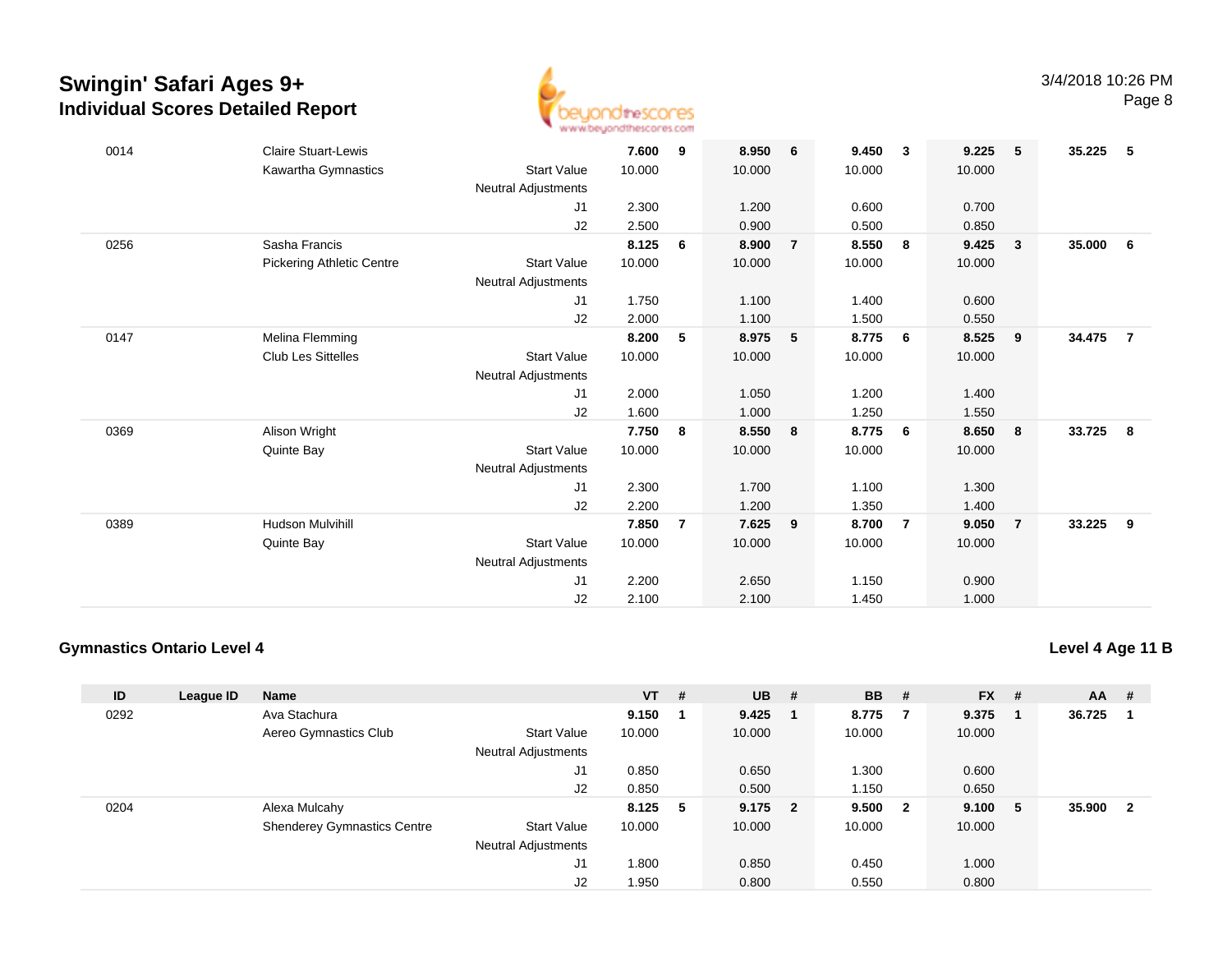

| 0009 | Nicola Haxton                 |                            | 9.000  | $\overline{2}$ | 8.450   | $\overline{7}$  | 9.100  | 5                        | 9.175  | $\mathbf{3}$   | 35.725 | -3             |
|------|-------------------------------|----------------------------|--------|----------------|---------|-----------------|--------|--------------------------|--------|----------------|--------|----------------|
|      | Kawartha Gymnastics           | <b>Start Value</b>         | 10.000 |                | 10.000  |                 | 10.000 |                          | 10.000 |                |        |                |
|      |                               | Neutral Adjustments        |        |                |         |                 |        |                          |        |                |        |                |
|      |                               | J1                         | 1.100  |                | 1.500   |                 | 0.700  |                          | 0.800  |                |        |                |
|      |                               | J2                         | 0.900  |                | 1.600   |                 | 1.100  |                          | 0.850  |                |        |                |
| 0408 | Yael Breido                   |                            | 8.050  | 6              | 8.850   | $\mathbf{3}$    | 9.400  | $\mathbf{3}$             | 9.175  | $\mathbf{3}$   | 35.475 | $\overline{4}$ |
|      | Richmond Hill Gymnastics Club | <b>Start Value</b>         | 10.000 |                | 10.000  |                 | 10.000 |                          | 10.000 |                |        |                |
|      |                               | <b>Neutral Adjustments</b> |        |                |         |                 |        |                          |        |                |        |                |
|      |                               | J1                         | 1.800  |                | 1.200   |                 | 0.650  |                          | 0.750  |                |        |                |
|      |                               | J2                         | 2.100  |                | 1.100   |                 | 0.550  |                          | 0.900  |                |        |                |
| 0145 | Genevieve Bertrand-Nadon      |                            | 7.850  | $\overline{7}$ | 8.700   | 4               | 9.575  | $\overline{\phantom{0}}$ | 9.075  | 6              | 35.200 | 5              |
|      | Club Les Sittelles            | <b>Start Value</b>         | 10.000 |                | 10.000  |                 | 10.000 |                          | 10.000 |                |        |                |
|      |                               | <b>Neutral Adjustments</b> |        |                |         |                 |        |                          |        |                |        |                |
|      |                               | J <sub>1</sub>             | 2.100  |                | 1.400   |                 | 0.400  |                          | 1.000  |                |        |                |
|      |                               | J2                         | 2.200  |                | 1.200   |                 | 0.450  |                          | 0.850  |                |        |                |
| 0010 | Lily Manning                  |                            | 8.425  | 4              | 8.375 8 |                 | 9.075  | 6                        | 9.150  | $\overline{4}$ | 35.025 | 6              |
|      | Kawartha Gymnastics           | <b>Start Value</b>         | 10.000 |                | 10.000  |                 | 10.000 |                          | 10.000 |                |        |                |
|      |                               | Neutral Adjustments        |        |                |         |                 |        |                          |        |                |        |                |
|      |                               | J1                         | 1.500  |                | 1.750   |                 | 0.800  |                          | 0.900  |                |        |                |
|      |                               | J2                         | 1.650  |                | 1.500   |                 | 1.050  |                          | 0.800  |                |        |                |
| 0367 | Sophie McEwen                 |                            | 7.450  | 9              | 8.675   | 5               | 9.150  | 4                        | 9.250  | $\overline{2}$ | 34.525 | $\overline{7}$ |
|      | Quinte Bay                    | <b>Start Value</b>         | 10.000 |                | 10.000  |                 | 10.000 |                          | 10.000 |                |        |                |
|      |                               | <b>Neutral Adjustments</b> |        |                |         |                 |        |                          |        |                |        |                |
|      |                               | J1                         | 2.500  |                | 1.550   |                 | 0.750  |                          | 0.700  |                |        |                |
|      |                               | J2                         | 2.600  |                | 1.100   |                 | 0.950  |                          | 0.800  |                |        |                |
| 0293 | Paige Marion                  |                            | 7.750  | 8              | 8.525   | $6\phantom{1}6$ | 9.150  | $\overline{4}$           | 8.850  | $\overline{7}$ | 34.275 | 8              |
|      | Aereo Gymnastics Club         | <b>Start Value</b>         | 10.000 |                | 10.000  |                 | 10.000 |                          | 10.000 |                |        |                |
|      |                               | <b>Neutral Adjustments</b> |        |                |         |                 |        |                          |        |                |        |                |
|      |                               | J1                         | 2.200  |                | 1.650   |                 | 0.900  |                          | 1.150  |                |        |                |
|      |                               | J2                         | 2.300  |                | 1.300   |                 | 0.800  |                          | 1.150  |                |        |                |
| 0448 | Vera Gorodnichy               |                            | 8.650  | $\mathbf{3}$   | 7.025   | 9               | 8.550  | 8                        | 8.625  | 8              | 32.850 | 9              |
|      | <b>Club Les Sittelles</b>     | <b>Start Value</b>         | 10.000 |                | 10.000  |                 | 10.000 |                          | 10.000 |                |        |                |
|      |                               | <b>Neutral Adjustments</b> |        |                |         |                 |        |                          |        |                |        |                |
|      |                               | J1                         | 1.300  |                | 3.050   |                 | 1.600  |                          | 1.400  |                |        |                |
|      |                               | J2                         | 1.400  |                | 2.900   |                 | 1.300  |                          | 1.350  |                |        |                |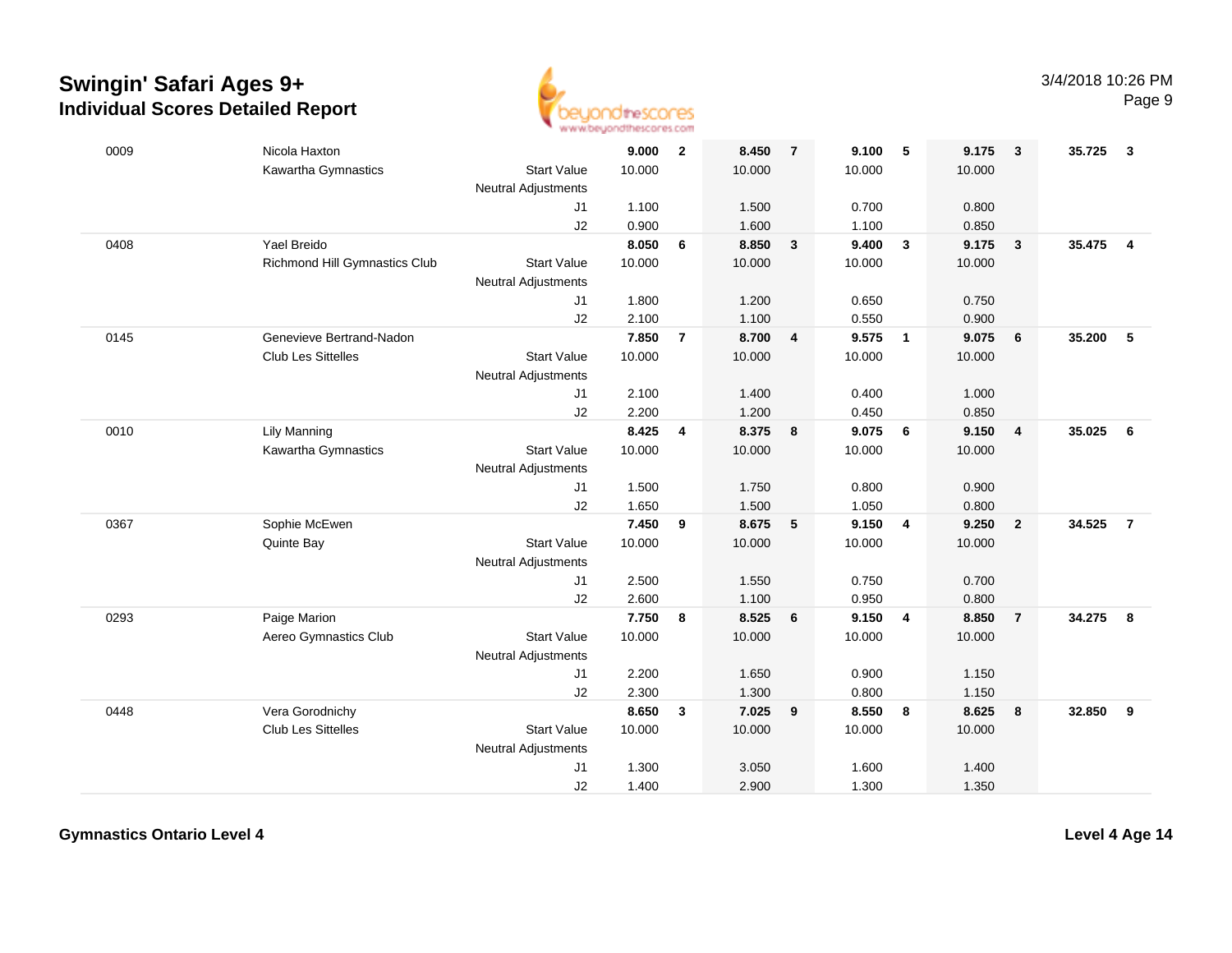

| ID   | <b>League ID</b> | <b>Name</b>                      |                            | $VT$ # |                | <b>UB</b> | #                       | <b>BB</b> | #                       | <b>FX</b> | #                       | AA     | #              |
|------|------------------|----------------------------------|----------------------------|--------|----------------|-----------|-------------------------|-----------|-------------------------|-----------|-------------------------|--------|----------------|
| 0077 |                  | Macy Noordhof                    |                            | 9.125  | $\mathbf{1}$   | 9.650     | $\mathbf{1}$            | 8.550     | 6                       | 9.625     | $\overline{1}$          | 36.950 | $\overline{1}$ |
|      |                  | Trillium GC                      | <b>Start Value</b>         | 10.000 |                | 10.000    |                         | 10.000    |                         | 10.000    |                         |        |                |
|      |                  |                                  | <b>Neutral Adjustments</b> |        |                |           |                         |           |                         |           |                         |        |                |
|      |                  |                                  | J1                         | 0.850  |                | 0.300     |                         | 1.500     |                         | 0.300     |                         |        |                |
|      |                  |                                  | J2                         | 0.900  |                | 0.400     |                         | 1.400     |                         | 0.450     |                         |        |                |
| 0254 |                  | <b>Emily Archer</b>              |                            | 8.900  | 3              | 9.250     | $\overline{2}$          | 9.300     | $\overline{1}$          | 9.275     | $\overline{\mathbf{2}}$ | 36.725 | $\overline{2}$ |
|      |                  | <b>Pickering Athletic Centre</b> | <b>Start Value</b>         | 10.000 |                | 10.000    |                         | 10.000    |                         | 10.000    |                         |        |                |
|      |                  |                                  | <b>Neutral Adjustments</b> |        |                |           |                         |           |                         |           |                         |        |                |
|      |                  |                                  | J1                         | 1.100  |                | 0.600     |                         | 0.600     |                         | 0.850     |                         |        |                |
|      |                  |                                  | J2                         | 1.100  |                | 0.900     |                         | 0.800     |                         | 0.600     |                         |        |                |
| 0320 |                  | Avyn Thurston-Lycett             |                            | 9.075  | $\overline{2}$ | 8.875     | 5                       | 9.050     | $\overline{\mathbf{3}}$ | 9.250     | $\overline{\mathbf{3}}$ | 36.250 | $\mathbf{3}$   |
|      |                  | <b>Lindsay Gymnastics Centre</b> | <b>Start Value</b>         | 10.000 |                | 10.000    |                         | 10.000    |                         | 10.000    |                         |        |                |
|      |                  |                                  | <b>Neutral Adjustments</b> |        |                |           |                         |           |                         |           |                         |        |                |
|      |                  |                                  | J1                         | 0.900  |                | 1.150     |                         | 0.900     |                         | 0.750     |                         |        |                |
|      |                  |                                  | J2                         | 0.950  |                | 1.100     |                         | 1.000     |                         | 0.750     |                         |        |                |
| 0096 |                  | Emma Twofoot                     |                            | 8.525  | 5              | 8.750     | 6                       | 9.075     | $\overline{2}$          | 8.800     | 9                       | 35.150 | $\overline{4}$ |
|      |                  | Trillium GC                      | <b>Start Value</b>         | 10.000 |                | 10.000    |                         | 10.000    |                         | 10.000    |                         |        |                |
|      |                  |                                  | <b>Neutral Adjustments</b> |        |                |           |                         | $-0.100$  |                         |           |                         |        |                |
|      |                  |                                  | J1                         | 1.500  |                | 1.400     |                         | 0.750     |                         | 1.250     |                         |        |                |
|      |                  |                                  | J2                         | 1.450  |                | 1.100     |                         | 0.900     |                         | 1.150     |                         |        |                |
| 0139 |                  | Nellie Fraser                    |                            | 8.200  | 8              | 8.875     | 5                       | 8.875     | $-5$                    | 9.150     | $\overline{4}$          | 35.100 | 5              |
|      |                  | Club Les Sittelles               | <b>Start Value</b>         | 10.000 |                | 10.000    |                         | 10.000    |                         | 10.000    |                         |        |                |
|      |                  |                                  | Neutral Adjustments        |        |                |           |                         |           |                         |           |                         |        |                |
|      |                  |                                  | J1                         | 1.700  |                | 1.050     |                         | 1.150     |                         | 0.800     |                         |        |                |
|      |                  |                                  | J2                         | 1.900  |                | 1.200     |                         | 1.100     |                         | 0.900     |                         |        |                |
| 0137 |                  | Emma-Alexandra Herrera           |                            | 8.425  | 6              | 9.150     | 3                       | 8.500     | $\overline{7}$          | 8.825     | 8                       | 34.900 | - 6            |
|      |                  | <b>Club Les Sittelles</b>        | <b>Start Value</b>         | 10.000 |                | 10.000    |                         | 10.000    |                         | 10.000    |                         |        |                |
|      |                  |                                  | Neutral Adjustments        |        |                |           |                         |           |                         |           |                         |        |                |
|      |                  |                                  | J1                         | 1.400  |                | 0.750     |                         | 1.500     |                         | 1.100     |                         |        |                |
|      |                  |                                  | J2                         | 1.750  |                | 0.950     |                         | 1.500     |                         | 1.250     |                         |        |                |
| 0251 |                  | Kaylee Faria                     |                            | 8.100  | 10             | 8.575 8   |                         | 8.975     | $\overline{\mathbf{4}}$ | 8.850     | $\overline{7}$          | 34.500 | $\overline{7}$ |
|      |                  | <b>Pickering Athletic Centre</b> | <b>Start Value</b>         | 10.000 |                | 10.000    |                         | 10.000    |                         | 10.000    |                         |        |                |
|      |                  |                                  | <b>Neutral Adjustments</b> |        |                |           |                         |           |                         |           |                         |        |                |
|      |                  |                                  | J1                         | 2.050  |                | 1.550     |                         | 1.000     |                         | 1.100     |                         |        |                |
|      |                  |                                  | J2                         | 1.750  |                | 1.300     |                         | 1.050     |                         | 1.200     |                         |        |                |
| 0151 |                  | Noemie Fortin                    |                            | 8.525  | 5              | 9.050     | $\overline{\mathbf{4}}$ | 7.750 13  |                         | 8.950     | 6                       | 34.275 | -8             |
|      |                  | <b>Club Les Sittelles</b>        | <b>Start Value</b>         | 10.000 |                | 10.000    |                         | 10.000    |                         | 10.000    |                         |        |                |
|      |                  |                                  | <b>Neutral Adjustments</b> |        |                |           |                         |           |                         |           |                         |        |                |